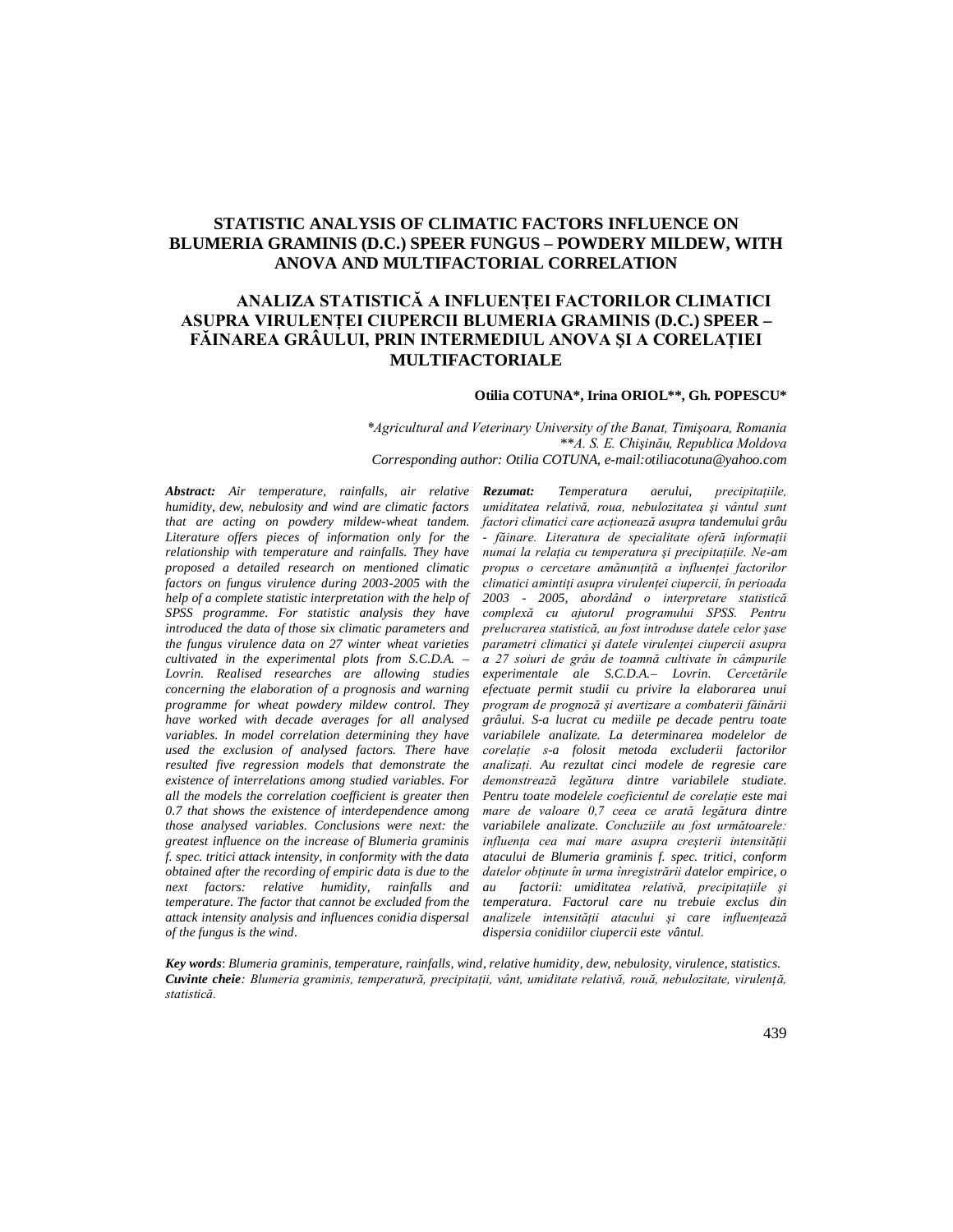## **INTRODUCTION**

The influence of climatic conditions on powdery mildew spores spreading in winter wheat crops is studied in Germany with the intention to develop a model of *Blumeria graminis f.sp. tritici* conidial dispersion simulation considering the entire vegetation season, spores dispersal measured parallel with disease development. The main conclusion after these researches is that the most important factors that influence the spore dispersal are wind speed, vapours from canopy and rainfalls. Also, after S. FRIEDRICH, (1995) a model for conidia dispersal course calculation from a natural infected field is realised using variable meteorological data.

BISSONNETTE SUZANNE (2002) shows the importance of climatic condition monitoring with the appearance of flag leaf ((growing stage).

The purpose of this work is to realise a detailed research of the influence of some climatic factors on fungus virulence during 2003-2005 with the help of a complex statistic interpretation realised with SPSS programme. In this way we have monitored six climatic factors (air temperature, rainfalls, relative humidity, dew, nebulosity and wind) during mentioned period on wheat-powdery mildew pathologic system.

From 2003 to 2005 there where studied 27 winter wheat varieties with different resistance on *Blumeria grminis f. spec. tritici* fungus attack. Among studied wheat varieties are some new genotypes (Falnic, Gloria, Gruia, Izvor şi Holda). Experimental plots are placed in the area of Agricultural Development and Research Station Lovrin.

### **MATERIAL AND METHOD**

Temperature, air relative humidity, rainfalls, wind, nebulosity and dew daily data were obtained from the meteorological station of Lovrin research station placed nearby experimental plot. Climatic data registration started at  $1<sup>st</sup>$  April and stopped at  $30<sup>th</sup>$  June in every experimental year.

Disease severity or attack intensity is marked for every variety on a scale 0-5, the obtained data being transformed in percentage. Disease observation is realised at 10 days there being registered powdery mildew attack intensity during these time intervals. Powdery mildew appearance is marked in every experimental year as it follows:  $30<sup>th</sup>$  April 2003 (G. S.  $8$  – Feekes Wheat Growth Stages);  $20<sup>th</sup>$  April 2004 (G. S. 7);  $14<sup>th</sup>$  May 2005 (G .S. 9-10). They consider that infection is realised with 10 days before disease appearance in experimental field.

In SPSS programme they have introduced climatic data (six climatic parameters) and powdery mildew intensity on wheat. They have worked with decade averages for all studied variables (Table 1).

#### **RESULTS AND DISCUSSIONS**

Climatic conditions during those three experimental years where very different registered data having a great variability.

Attack severity in all studied wheat varieties is between 9.33-81.33% in 2003, 37-80% in 2004 and 0-50% in 2005. The lowest intensity is registered in case of Dor variety with a great resistance for powdery mildew, and the greatest intensity is registered for Bezostaia, an old variety not cultivated today but used by crop inbreeders in experimental fields as control.

For statistic analysis with SPSS programme they have worked with the averages on studied decades in case of attack intensity of powdery mildew and for climatic factors monitored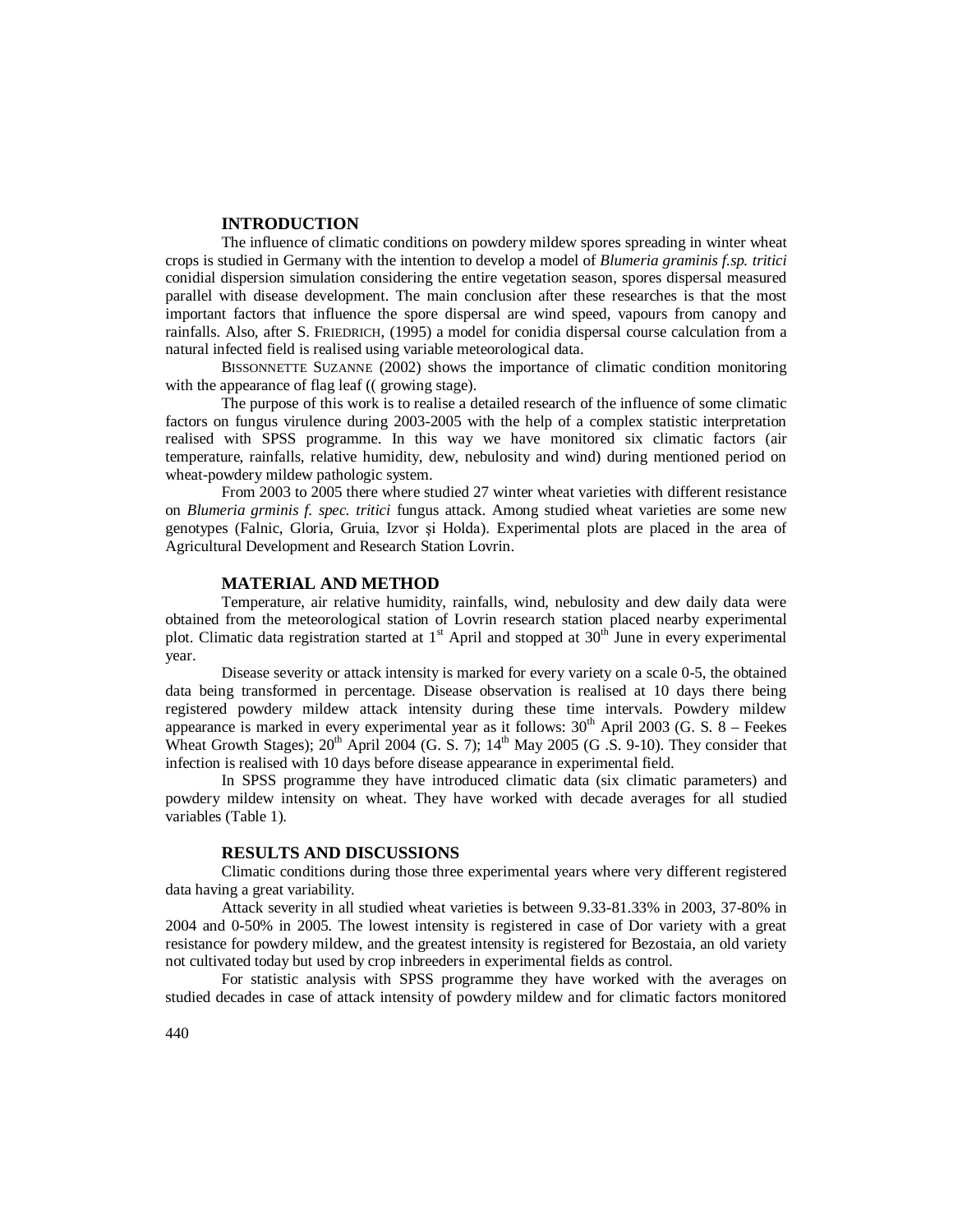# during April-May (2003-2005).

All the data are transformed in indexes for a correct analysis (Table 1).

For quantitative and qualitative interpretation we have analysed measured data having in view the determination of the main influence factors that have leaded to powdery mildew attack intensity, being considered as dependent factor.

We are considering as independent factors humidity, temperature, dew, nebulosity, rainfalls and wind. Because the rainfalls empiric data contains 0 results we have used theoretical values calculated on the background of average values registered during studied periods.

*Table 1*

| Observation data  | Factorii climatici analizati (medii)<br>Climatic factors (averages) |                        |                |                               |                              |                   | $I\%$<br>$(\mathcal{X})$ |  |  |  |
|-------------------|---------------------------------------------------------------------|------------------------|----------------|-------------------------------|------------------------------|-------------------|--------------------------|--|--|--|
|                   | Relative<br>humidity<br>(% )                                        | Temp.<br>$(^{\circ}C)$ | Dew<br>(hours) | Wind speed<br>$h=2m$<br>(m/s) | Total nebulosity<br>$(0-10)$ | Rainfalls<br>(mm) |                          |  |  |  |
| 2003              |                                                                     |                        |                |                               |                              |                   |                          |  |  |  |
| 30 April          | 69.4                                                                | 13.3                   | 13h11'         | 0.94                          | 4.64                         | 6.5               | 4.29                     |  |  |  |
| 9 May             | 61.4                                                                | 18.6                   | 19h15'         | 0.96                          | 3.56                         | $\overline{0}$    | 8.8                      |  |  |  |
| 19 May            | 67.8                                                                | 22.4                   | 16h            | 1.13                          | 5.11                         | $\overline{9}$    | 12.46                    |  |  |  |
| 29 May            | 73.9                                                                | 22.2                   | 25h25'         | 0.9                           | 5.95                         | 16.6              | 23.56                    |  |  |  |
| 9 June            | 63.8                                                                | 25.5                   | 32h28'         | 0.84                          | 3.25                         | 4.3               | 21.63                    |  |  |  |
|                   |                                                                     |                        | 2004           |                               |                              |                   |                          |  |  |  |
| 20 April          | 84.3                                                                | 10.03                  | 43h2'          | 0.93                          | 7.83                         | 36                | 3.86                     |  |  |  |
| 30 April          | 80.5                                                                | 12.74                  | 106h51'        | 2.88                          | 5.64                         | 14.2              | 6.95                     |  |  |  |
| 10 May            | 85.1                                                                | 10.64                  | 48h52'         | 1.31                          | 6.09                         | 49.8              | 17.97                    |  |  |  |
| 20 May            | 80.9                                                                | 13.52                  | 83h11'         | 1.02                          | 5.27                         | $\overline{0}$    | 22.98                    |  |  |  |
| 30 May            | 73.8                                                                | 13.76                  | 75h5           | 1.17                          | 4.84                         | $\mathbf{0}$      | 31.33                    |  |  |  |
| 9 June            | 87                                                                  | 15.52                  | 47h15'         | 0.72                          | 6.71                         | 59.6              | 38.77                    |  |  |  |
| 19 June           | 86                                                                  | 17.74                  | 82h26'         | 0.82                          | 4.46                         | 28.3              | 42.26                    |  |  |  |
| 2005              |                                                                     |                        |                |                               |                              |                   |                          |  |  |  |
| 11-20 May         | 63                                                                  | 11.8                   | 29 h20'        | 2.5                           | 7.1                          | 35.2              | $\overline{3}$           |  |  |  |
| 21-31 May         | 77                                                                  | 14.5                   | 118h53'        | 1.5                           | 3.7                          | $0.0\,$           | 6                        |  |  |  |
| <b>1-10 June</b>  | 77                                                                  | 15.8                   | 53h10'         | 2.6                           | 6.5                          | 21.8              | 19                       |  |  |  |
| <b>11-20 June</b> | 76                                                                  | 16                     | 74h20'         | 1.6                           | 4.1                          | 9.6               | 25                       |  |  |  |

Meteorological variables used in statistic calculus (decadal averages) during April-June, 2003-2005

Standard deviations of the analysed factors (table 2) show that registered data have a great variation. The lowest standard deviation is registered for wind (-0.68 m/s), and relative air humidity (8.07 %); the greatest variation is found in case of dew factor (32.6 hours).

For correlation models there is used analysed factors exclusion method. There are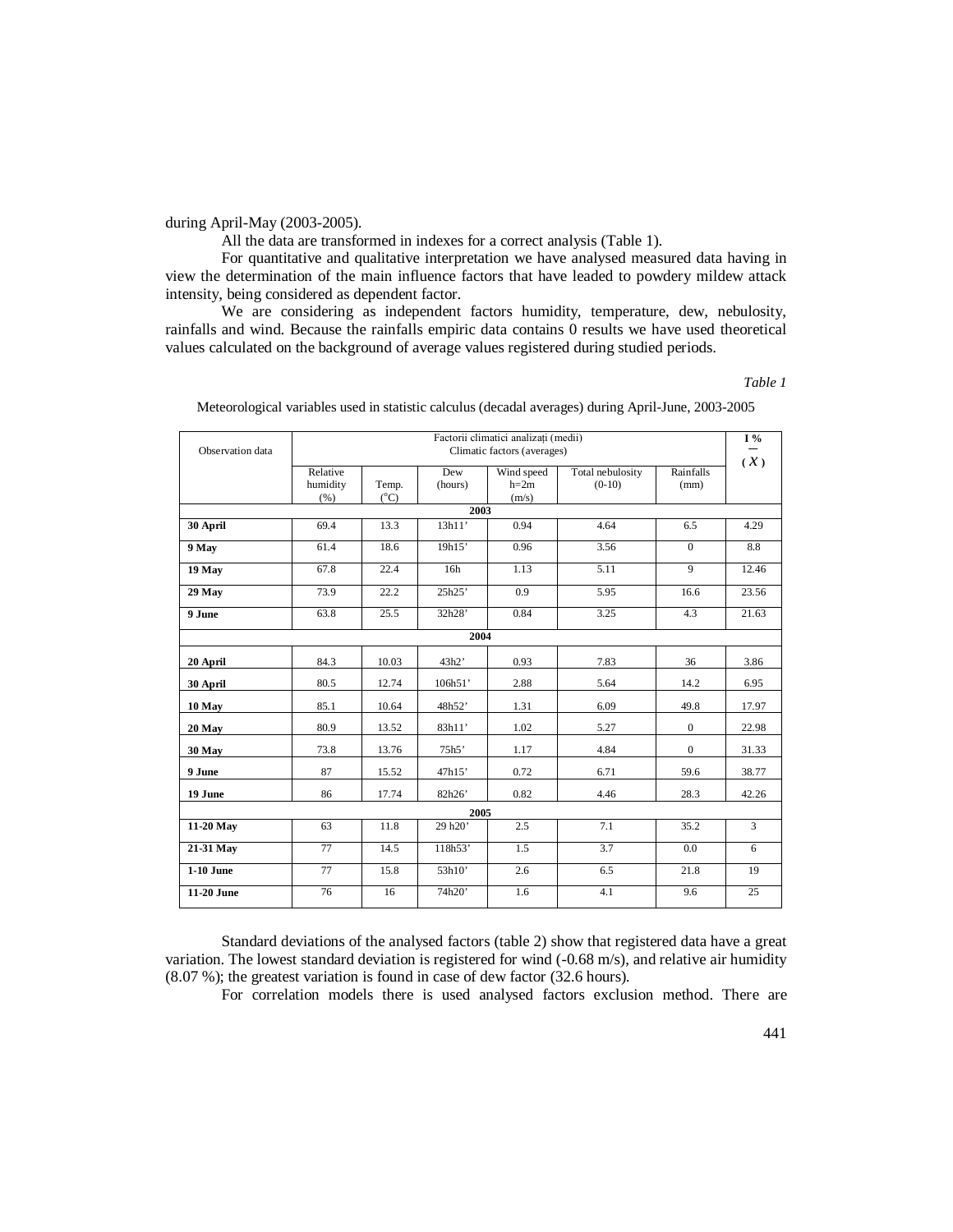resulting five regression models that demonstrate the existence of the interrelation among studied variables.

In table 3 are represented five multiple regression models that are resulting after calculus. For all the models correlation coefficient is greater then 0.7 that shows the interrelation among analysed variables there being a direct and moderated relationship. Direct relationship shows that the increase of the factors values included in model is determining the increase of the dependent factor – fungus attack intensity. Moderated intensity shows that there are in the same time other factors that are influencing the dependent factor, but they aren't included in this analysis. The same aspect is demonstrated by determination coefficient (R Square).

*Table 2*

| Analysed variables    | Mean    | Standard deviation | N  |
|-----------------------|---------|--------------------|----|
| intensity             | 17.9913 | 12.41198           | 16 |
| air relative humidity | 75.7188 | 8.07327            | 16 |
| temperature           | 15.8950 | 4.43988            | 16 |
| dew                   | 54.1650 | 32.60287           | 16 |
| wind                  | 1.3650  | 0.68885            | 16 |
| nebulosity            | 5.3012  | 1.34358            | 16 |
| rainfalls             | 21.3588 | 12.92842           | 16 |

Mean and standard deviation for analyzed factors

*Table 3*

Multiple regression models resulted from statistic calculus

|            |          |        | Adjusted R   | Std. Error of      | <b>Change Statistics</b> |       |     |                  |       |
|------------|----------|--------|--------------|--------------------|--------------------------|-------|-----|------------------|-------|
| Model<br>R | R Square | Square | the Estimate | R Square<br>Change | F Change                 | df    | df2 | Sig. F<br>Change |       |
|            | 0.748(a) | 0.560  | 0.266        | 10.63129           | 0.560                    | 1.908 | 6   |                  | 0.184 |
|            | 0.747(b) | 0.558  | 0.337        | 10.10330           | $-0.002$                 | 0.031 |     |                  | 0.863 |
| 3          | 0.725(c) | 0.526  | 0.354        | 9.97592            | $-0.032$                 | 0.724 |     | 10               | 0.415 |
|            | 0.715(d) | 0.511  | 0.389        | 9.70217            | $-0.015$                 | 0.350 |     | 11               | 0.566 |
|            | 0.705(e) | 0.497  | 0.419        | 9.45898            | $-0.015$                 | 0.356 |     | 12               | 0.562 |

a Predictors: (Constant), rainfalls, wind, nebulosity, relative humidity, temperature, dew

b Predictors: (Constant), rainfalls, nebulosity, relative humidity, temperature, dew

c Predictors: (Constant), rainfalls, nebulosity, relative humidity, temperature

d Predictors: (Constant), rainfalls, relative humidity, temperature

e Predictors: (Constant), relative humidity, temperature

ANOVA (Analysis of Variance) is a procedure for variance analysis of the variable under the analysis of one/more then one variable  $(Table 4)$  – uni/bifactorial or multifactorial analysis model. In the case of multifactorial models with ANOVA we can present the way of the independent variables interaction between them each other and the effects of these interactions on dependent variables.

After the analysis of the data the most relevant can be considered the next:

- model number four, where the independent factors are considered rainfalls, relative air humidity, temperature. Between calculated value of *F* and table value is registered the  $F \succ F$ . relationship, respectively the result probability guaranty (*P*) is  $4.183 \succ 3.49$ .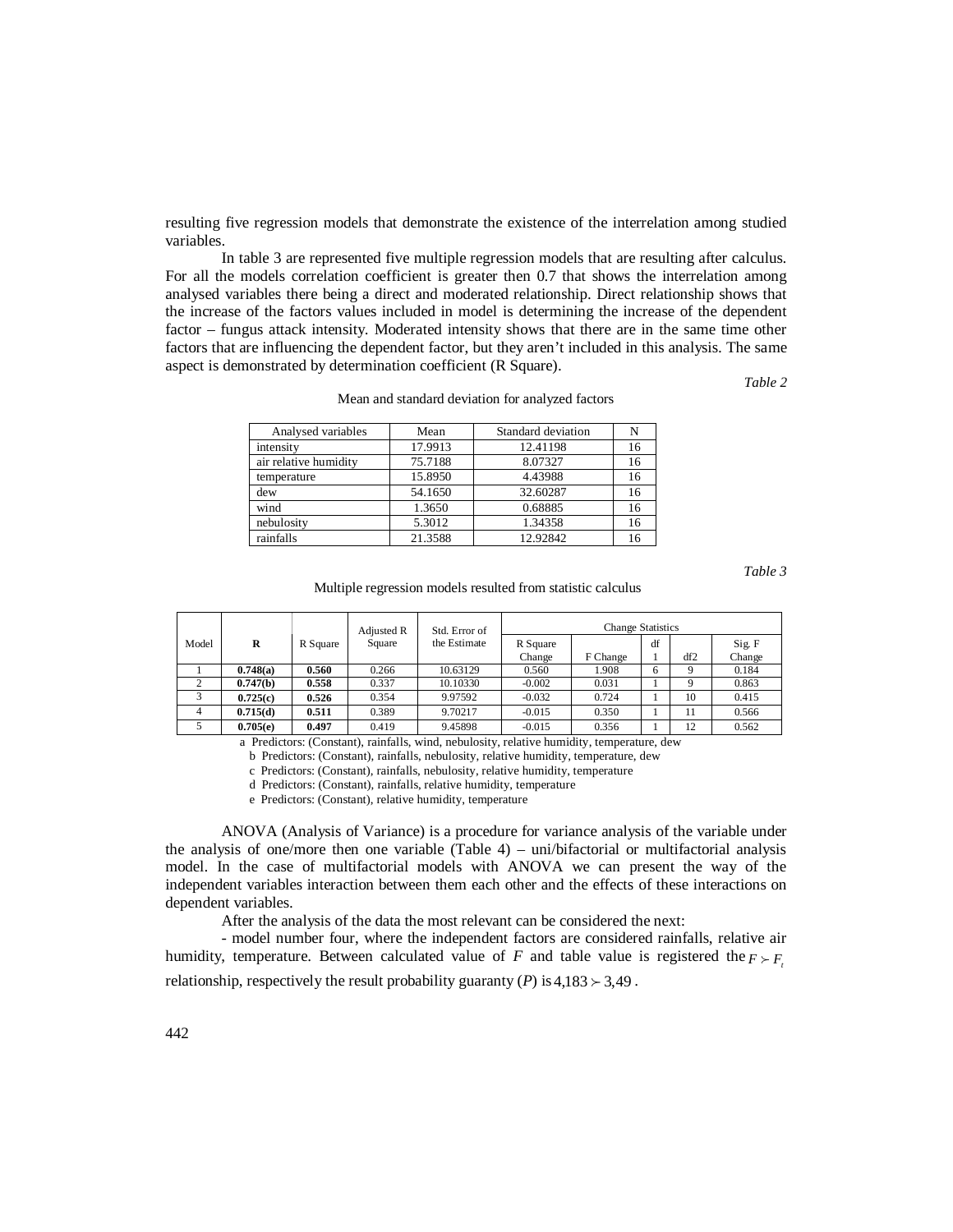#### ANOVA results

| Model          |                   | <b>Sum of Squares</b> | Df             | <b>Mean Square</b> | F     | Sig.     |
|----------------|-------------------|-----------------------|----------------|--------------------|-------|----------|
| 1              | Regression        | 1293,638              | (11)<br>6      | 215,606            | 1.908 | 0,184(a) |
|                | Residual          | 1017,220              | 9<br>(12)      | 113,024            |       |          |
|                | Total             | 2310,858              | 15             |                    |       |          |
| $\overline{c}$ | Regression        | 1290,091              | 5              | 258,018            | 2,528 | 0.099(b) |
|                | Residual          | 1020,767              | 10             | 102,077            |       |          |
|                | Total             | 2310.858              | 15             |                    |       |          |
| 3              | Regression        | 1216,150              | $\overline{4}$ | 304,037            | 3.055 | 0,064(c) |
|                | Residual          | 1094,708              | 11             | 99,519             |       |          |
|                | Total             | 2310,858              | 15             |                    |       |          |
| 4              | <b>Regression</b> | 1181,272              | 3              | 393,757            | 4,183 | 0,030(d) |
|                | <b>Residual</b>   | 1129.585              | 12             | 94,132             |       |          |
|                | Total             | 2310,858              | 15             |                    |       |          |
| 5              | <b>Regression</b> | 1147,717              | $\overline{2}$ | 573,858            | 6,414 | 0,012(e) |
|                | <b>Residual</b>   | 1163,141              | 13             | 89,472             |       |          |
|                | Total             | 2310,858              | 15             |                    |       |          |

*Table 5*

#### Excluded factor analysis from model

|       |            |             |          |       | Partial     | <b>Collinearity Statistics</b> |            |           |  |
|-------|------------|-------------|----------|-------|-------------|--------------------------------|------------|-----------|--|
| Model |            | Beta In     |          | Sig.  | Correlation |                                |            | Minimum   |  |
|       |            |             |          |       |             | <b>Tolerance</b>               | <b>VIF</b> | Tolerance |  |
| 2     | wind       | $-0,065(a)$ | $-0.177$ | 0.863 | $-0.059$    | 0.361                          | 2.771      | 0,138     |  |
| 3     | wind       | $-0.180(b)$ | $-0.734$ | 0.480 | $-0.226$    | 0.745                          | 1.343      | 0.275     |  |
|       | dew        | $-0,335(b)$ | $-0.851$ | 0.415 | $-0.260$    | 0.285                          | 3.514      | 0.188     |  |
| 4     | wind       | $-0,197(c)$ | $-0.842$ | 0.418 | $-0.246$    | 0.761                          | 1.314      | 0.282     |  |
|       | dew        | $-0,040(c)$ | $-0.148$ | 0.885 | $-0.045$    | 0.618                          | 1,618      | 0.266     |  |
|       | nebulosity | $-0,150(c)$ | $-0.592$ | 0.566 | $-0.176$    | 0.670                          | 1.492      | 0.287     |  |
| 5     | wind       | $-0.154(d)$ | $-0.688$ | 0.504 | $-0.195$    | 0.807                          | 1.239      | 0.686     |  |
|       | dew        | 0,013(d)    | 0.053    | 0.958 | 0.015       | 0.696                          | 1.438      | 0.664     |  |
|       | nebulosity | $-0.115(d)$ | $-0.475$ | 0.644 | $-0.136$    | 0.698                          | 1,432      | 0.675     |  |
|       | rainfalls  | 0.220(d)    | 0.597    | 0.562 | 0.170       | 0.299                          | 3.344      | 0.299     |  |

 - model number five, where after the factor exclusion remain only relative air humidity and temperature. For this model the relationship between registered value and table value (*F* test) is  $6.414 \succ 3.80$  with 1.2% result guarantee probability.

In conclusion, on the background of ANOVA analysis of analysed data we can confirm the fact that the variations from empirical data series as are air relative humidity, rainfalls and air temperature are relatively low, that meaning the null hypothesis (*H0*) can be rejected for both models (four and five).

SPSS programme allow the analysis of the excluded factors from the model, which can provide pieces of information concerning their influence on obtained results (table 5).

Tolerance coefficient has a calculated value greater in case of wind variable that indicate a high colinearity degree with the other values from four and five model, this fact determining the